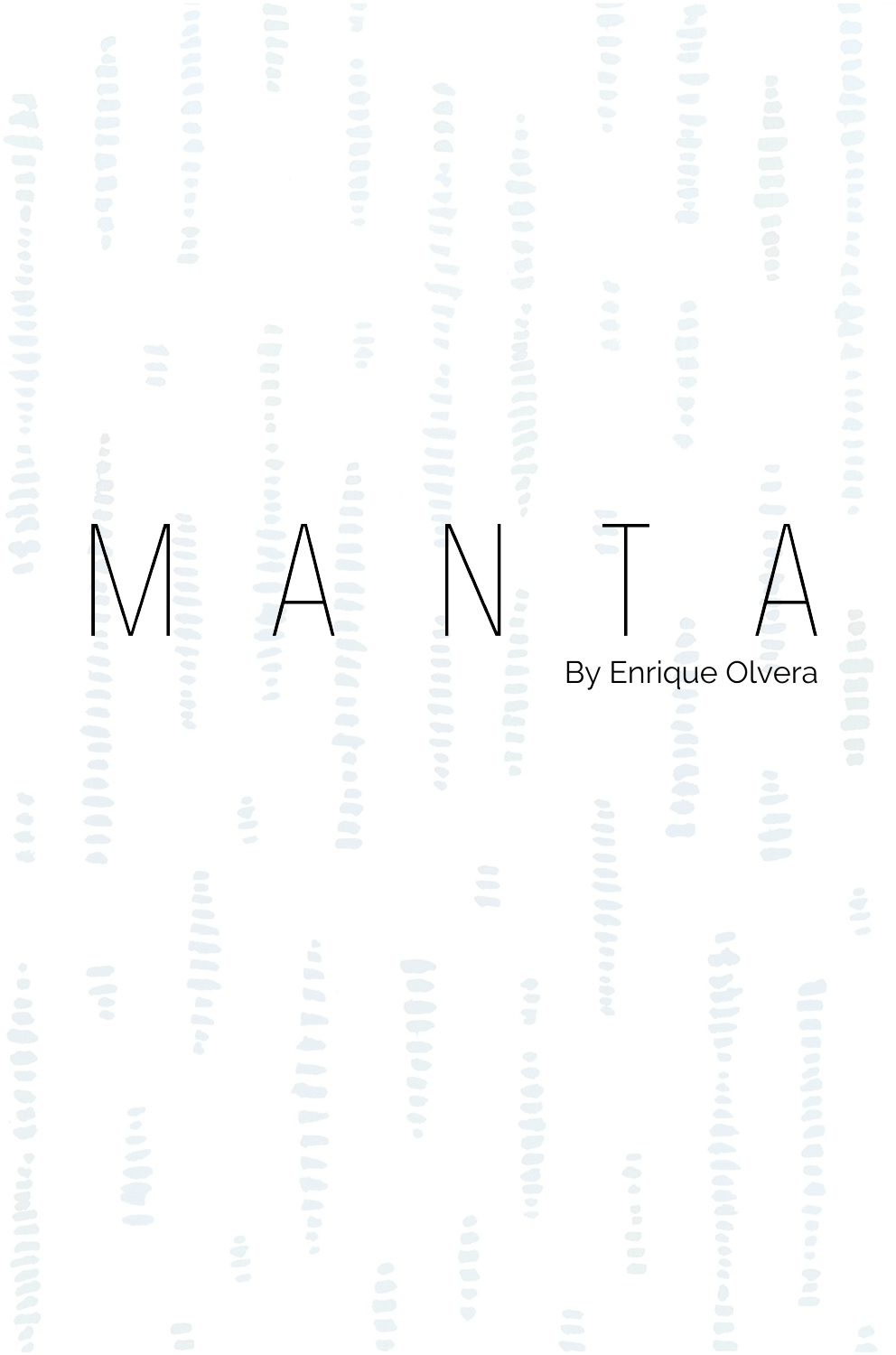**Go** 

**Since** 

**Gilb** 

**Girls**  $\Rightarrow$ œ.

**Aguacate** *165ml* /Tequila blanco, yuzu, avocado, chamomille. **Maracuyá** *130ml* /Mezcal, passion fruit, orange, habanero bitter **Pitaya 90ml**/Tequila blanco, creme de casis, pitaya, honney **Mezcal Negroni** *90ml* /Mezcal, Campari, carpano antica **Chiltepín** *95ml* /Mezcal, chiltepín, lime, miel de agave **Purple** ヘイズ 65ml /Gin, sake, white vermouth, yuzu, herbs **Chilcano** *135ml* /Pisco, damiana liquor, ginger, lime, **Manta Spritz** 145ml/Pisco, damiana, vermouth blanc, prosseco **Martini Gibson** 85ml/Gin, dry vermouth, rice infused **Manta Carajillo** *130ml* /Espresso, mezcal, Licor 43, averna

Baja Brewing Ipa *355 ml* Baja Brewing Blonde Ale *355 ml* Baja Brewing black ale *355 ml* Colimita Lager *355 ml*  Colimita Piedra Lisa Ipa *355 ml* Haiku Rice Lager *355 ml*

Sodaraíz Ginger Ale *355ml* Old Milwauke Malta *355 ml* Fentiman's Ginger Beer *200ml* Agua fresca del día *470ml* 7

**C O C K T A I L S**

 $\mathbf{Q}$ 

16 15

15

16

16

15 16 16

q

15

14

**B E E R S**

9 7 6

**S O F T D R I N K S**

Ġ,

Œ,

Prices in USD. 16% tax included. 15% service charge not included.

÷. Ŵ,

嘛

G)

œ,

**Gira** ÷.

SS.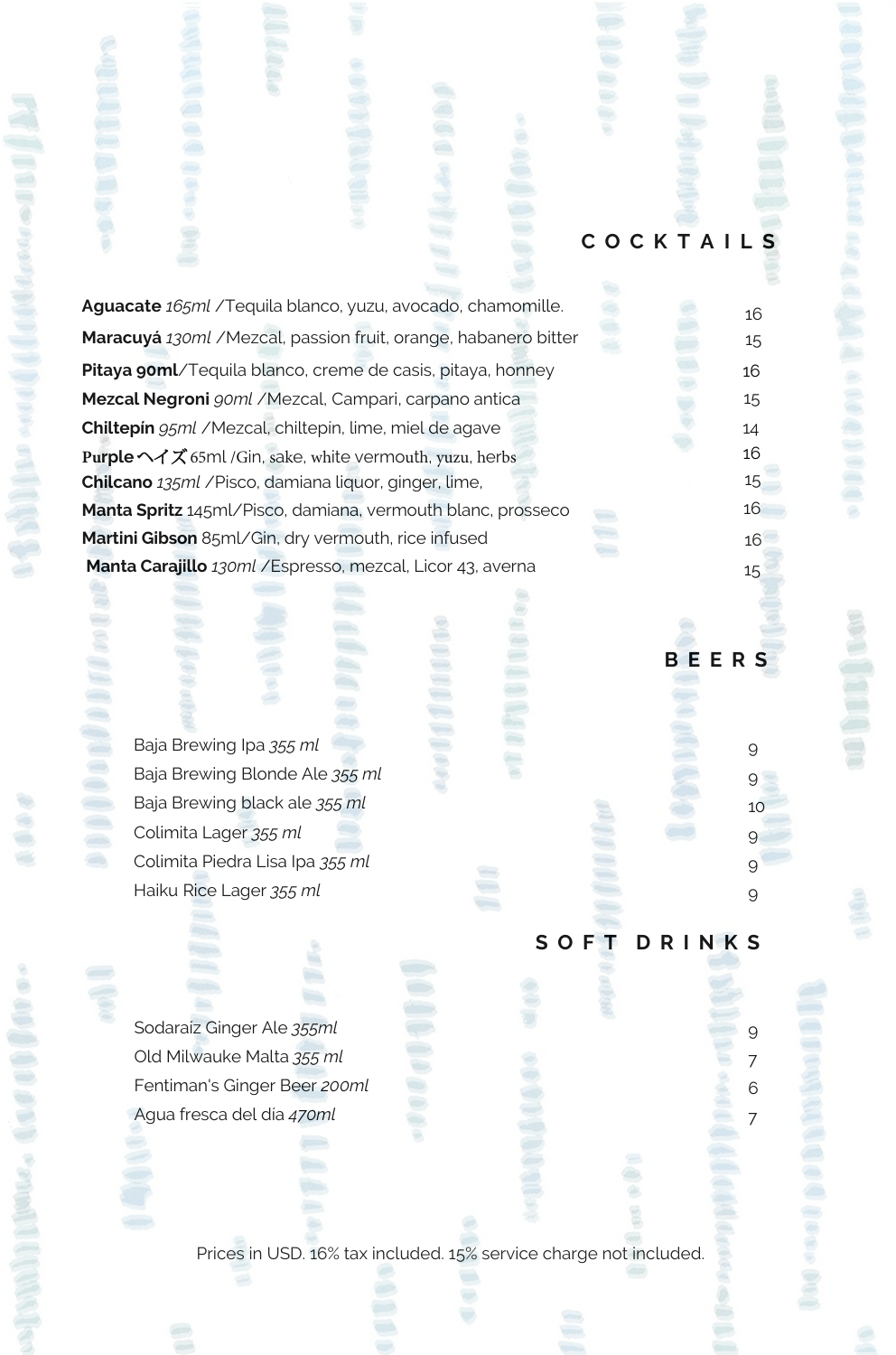Sashimi, ají amarillo, sesame, wasabi Sliced fish, orange, serrano, worm salt Shrimp, scallop and octopus aguachile

Brocollini, edamame, tahini, sesame seed, furikake Guacachile with vegetables crudites or grill Beetroot ceviche, ginger, habanero, leche de tigre Cucumber, seaweed, cured nopales, mirin, togarashi Lettuce, radish, avocado, sunflower oil, yuzu Heirloom tomatoes, watermelon, hibiscus chamoy

Mushroom ramen, epazote, beans, pasilla mixe Rice with corn, roasted vegetables, leche de tigre Roasted sweet potato, almond mole Dirty rice, zuchinni, chorizo mayo

Fried oyster burrito, mushrooms, teriyaki sauce Octopus anticucho, pasilla mixe, chorizo mayo Fish tempura tacos,miso, cabbage, flour tortillas Fried chicken, greek yogurt and yellow aji dip Suckling pig cochinita, steamed bun, cilantro,

Grilled catch of the day, árbol miso Aged prime New York strip

## Sides

*Herb guacamole Lettuce salad, furikake Steamed rice Beans and soy salad Shishitos, onions and bonito flakes*

Prices in USD. 16% tax included. 15% service charge not included.

**M E N U**

32 19 33

14

21 20 28

20

30 29 29

41 21

45 56

16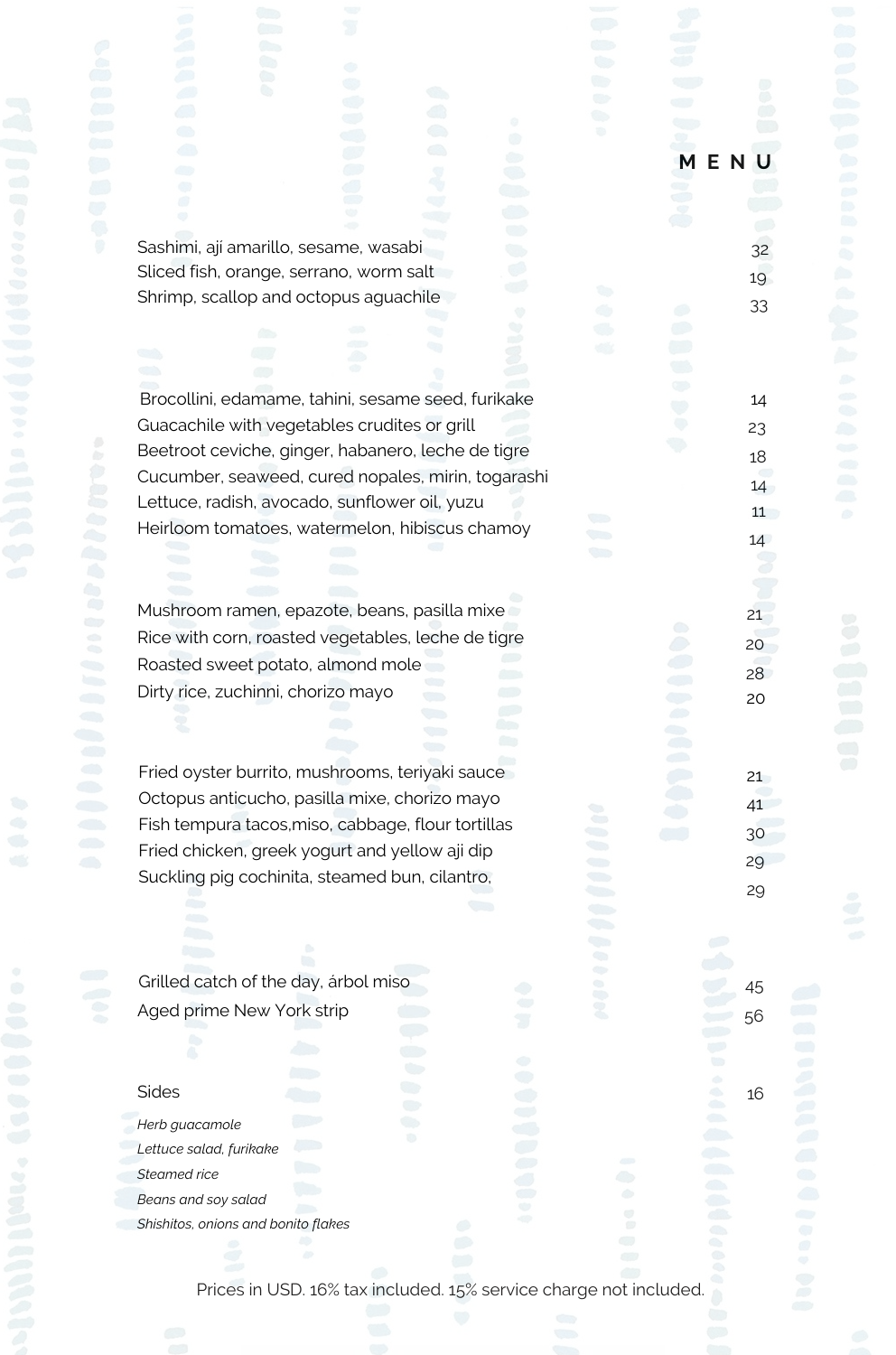**D E S S E R T S** 15 15 15 15 15 Chocolate sponge cake, peanut ice cream, tamarind, cocoa cracker Tres leches cake, black cherry ice cream, vanilla cream Rompope cream tart, matcha ice cream, kiwi Sticky rice, papaya brulee, mango sorbet, mint, coconut. Sweet corn ice cream mochi Seasonal sorbets and ice creams <sup>9</sup> **P A D M A U M T E A**  6 6 6 6 Oolong / Mint Kwan Yin Green / Mgyokuro Matcha White / Silver Needle Masala Chai Smoky Earl Grey 6 **C O F F E E L A B** Chiapas Lavado freshly toasted 6 **AÑEJO-EXTRA AÑEJO** Casa dragones joven Casa dragones añejo Herradura seleccion suprema Don julio 1942 Rey sol Clase azul ultra Patron burdeos 47 28 35 21 45 200 80

Prices in USD. 16% tax included. 15% service charge not included.